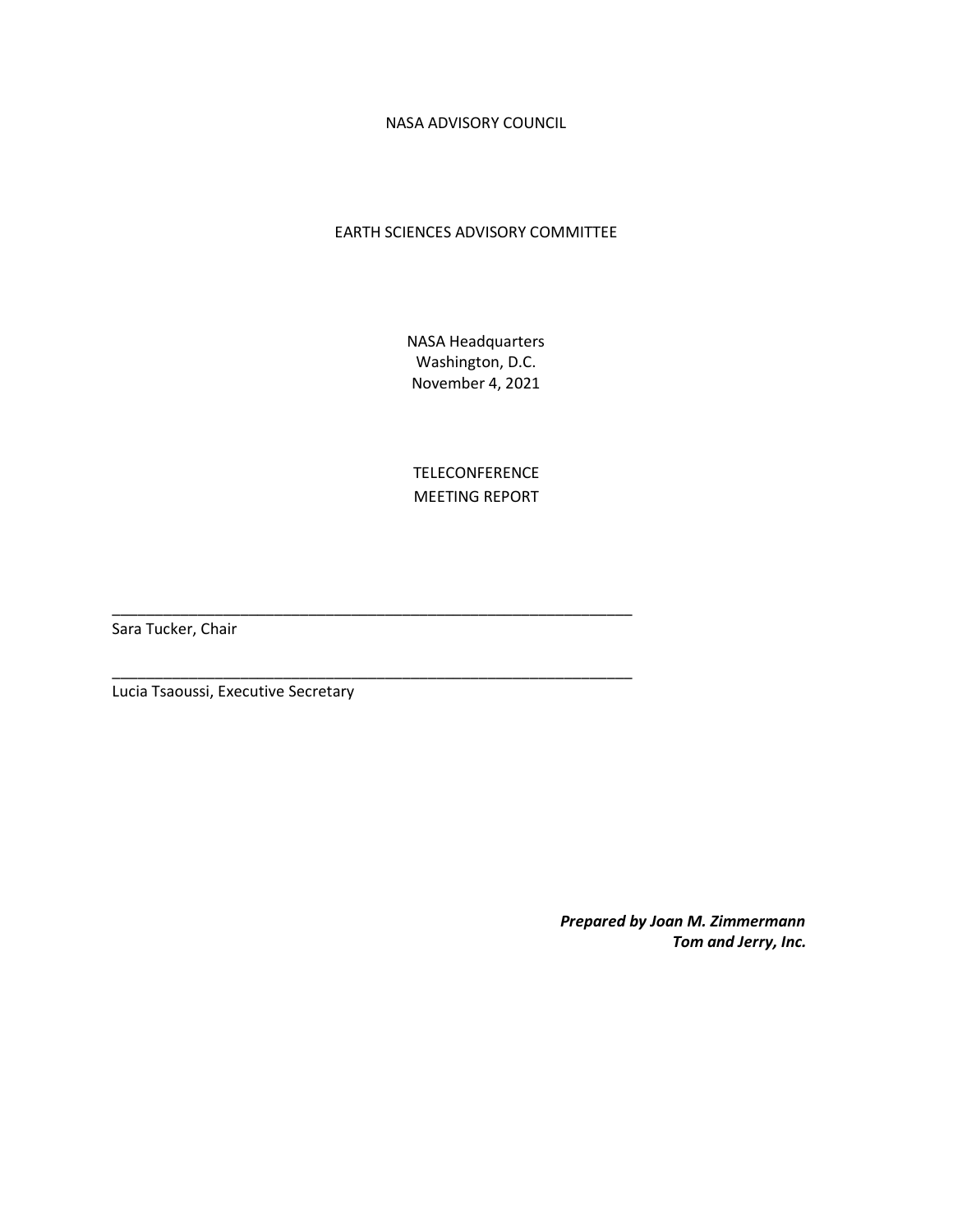#### November 4, 2021

#### Introduction

Dr. Lucia Tsaoussi, Executive Secretary of the Earth Science Advisory Committee (ESAC), opened the teleconference, which was devoted to the annual Government Performance Reporting Act Modernization Act (GPRAMA) exercise. Each committee member had reviewed reports on the science focus areas that serve as indicators for GPRAMA progress, in preparation for discussion and voting on GPRAMA. The committee assessed two metrics: Goals 1.1.8 and 1.1.9.

Dr. Sara Tucker, incoming ESAC Chair, initiated the proceedings, and welcomed new members to the committee. She commended NASA program managers for having produced a thorough report on the Earth Science Division's (ESD's) performance summarized through many publications. Dr. Tucker reminded ESAC that the report contained just highlights of the Research and Analysis (R&A) program, while covering a lot of ground and representing a lot of great work.

**Annual Performance Goal 1.1.8: NASA shall demonstrate progress in characterizing the behavior of the Earth system, including its various components and the naturally-occurring and human-induced forcings that act upon it.**

## **1.1.8.1**

## *Atmospheric Composition (1.1.8.1)*

Dr. Daven Henze provided his summary, regarding reports that were largely related to emissions, and ground-based monitoring. In addition to addressing questions, Dr. Henze noted that the report clearly demonstrated that despite restrictions and delays due to COVID, NASA was able to carry out three successful airborne campaigns, including the TRacking Aerosol Convection interactions ExpeRiment (TRACER) project; in addition NASA was able to provide needed focus on wildfires. He provided feedback on the organization of the reported accomplishments, specifically the bridging between areas of research, as well as with a title in one of the sections regarding wildfires. Dr. Henze said he was a little surprised that the impacts of COVID were not consistently highlighted throughout the report, but greatly appreciated the inclusion of hyperlinks to publications. Overall, he felt the individual summaries were well written, and they did address the questions well. Dr. Tucker agreed with Dr. Henze's assessment, and added that she appreciated the report's attention to all the layers of the atmosphere.

## *Carbon Cycle and Ecosystems (1.1.8.2)*

Dr. Colleen Mouw commented on this section, which addressed ocean biology, chemistry and biogeochemistry. The discipline has benefited from increased spatial and spectral resolution measurements; for PACE and GLIMR, this will be a matter of two- to three-fold improvement, in some cases, leading to improvements in detection of organic matter, and new possibilities in water quality management. She noted instances of improvement in monitoring ocean color, and also advances in understanding stemming from the use of polarimetry. Successes of the EXport Processes in the Ocean from Remote Sensing (EXPORTS) program were also highlighted in the report; the program has enhanced the understanding of transfer efficiencies, provided novel data on phytoplankton, demonstrated new approaches with the use of floats and gliders, and has captured different aspects of the North Atlantic blooms, all of which has led to improved decision-making abilities.

Dr. Lucy Hutyra felt that the report was particularly well-done in its treatment of the Arctic-Boreal Vulnerability Experiment (AboVE) campaign. She felt that some of the report, however, was disjointed regarding human impacts on the terrestrial ecosystem. Dr. Hutyra said she could have used more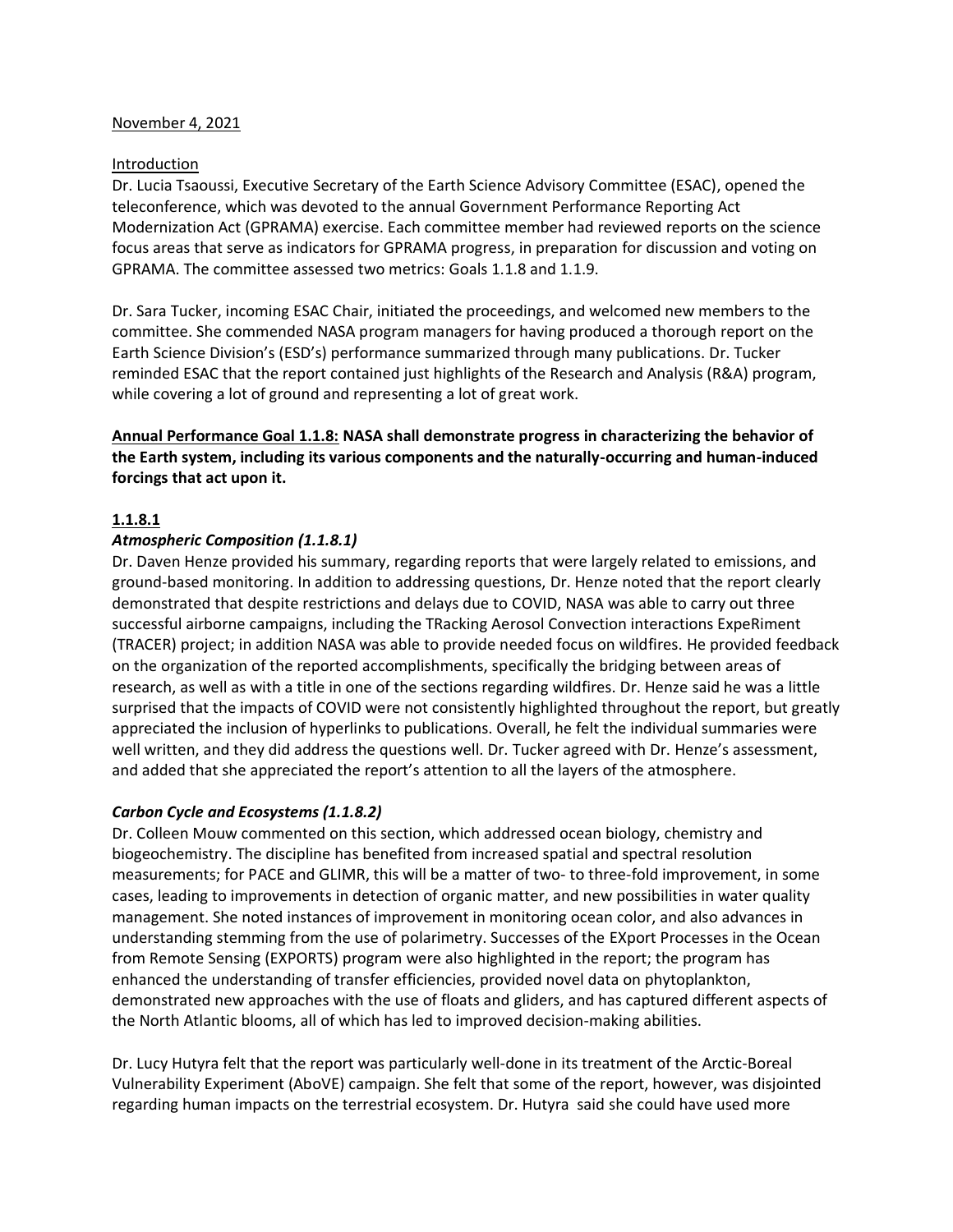hyperlinks to papers, and thought that some of the Airborne Campaign was unbalanced in representation; while she understood there had been some unavoidable cancellations, it would have been good to know the ultimate status. On the whole, she felt the report was comprehensive.

Dr. Nancy Glenn commented on aspects of terrestrial ecology, agreeing the report had done a nice job of covering ABoVE, particularly in the carbon budget section, supported by ICESat-2 data, which had made a considerable contribution. The report also addressed fire and monitoring GPP. There is data indicating that smoldering and overwintering of fires tends to generate larger fire years and deeper burning. Regarding land cover and land use change, the report did a nice job on studies in Southeast Asia. Dr. Glenn also commended the use of NASA data for supporting national REDD+ (Reducing Emissions from Deforestation and Forest Degradation in Developing Countries) policy and the monitoring of movement of populations in Mongolia. New GEDI (lidar) data on canopy and biodiversity, as well as data on wildlife movement, have also been valuable outcomes of NASA Earth Science research.

## *Climate Variability and Change (1.1.8.3)*

Dr. Anastasia Romanou addressed this section, dealing with land, ice and oceans, and modeling, highlighting NASA's recent work in the understanding of several aspects of the climate system. Missions such as ICESat2, Sentinel, etc., have contributed greatly, and Dr. Romanou noted that the NASA website is now becoming a standardized tool for sea ice researchers. NASA data is also the basis for NOAA's daily reports on sea ice distribution. There is a new understanding of sea ice thickness and how it affects trends in sea ice distribution. In the area of land ice, there are new measurements for Greenland and Antarctica for parameters such as glacier velocity and composition, providing more insight into some glacier processes. In the area of ocean and climate, new studies from more detailed ocean measurements are indicating an uptick in the energy balance of the planet; in addition, two types of energy analysis in this area are maturing and agreeing with each other, leading to new understanding of how ocean affects climate. Hazards of climate extremes are also being assessed, with a greater understanding of phenomena that lead to coral bleaching and drought. Improvements in Earth system modeling, in part due to new coupling of variables, have been demonstrated at the Goddard Institute for Space Studies (GISS), and have contributed to the Intergovernmental Panel on Climate Change (IPCC) assessment effort. There have also been improvements in modeling at NASA's Greenbelt Center. Ocean assimilation data are also becoming more versatile with the advent of more high-resolution data, which are now being coupled with sea ice, ice sheets and ocean biogeochemistry. The report is well done.

Dr. Lisan Yu noted that the report provided a thorough look in ocean dynamics, components of systems, how ocean redistributes atmospheric heating. She felt that an especially nice point was the discovery of links between coastal sea level rise and ocean currents. Dr. Yu also liked the report on fresh water, ocean salinity and the water cycle, and particularly appreciated the section on water cycle amplification. The report also demonstrates the importance of long-term observations from space.

Dr. Indrani Das felt that the ICESat mission was the highlight for both land and sea ice; satellite data from 2003-2019 have shown how ice sheets are changing in both hemispheres including snowfall amounts on the ice. The combination of ICESat and CryoSat data has also been responsible for discovering new drivers of ice sheet change.

*Earth Surface and Interior (1.1.8.4)*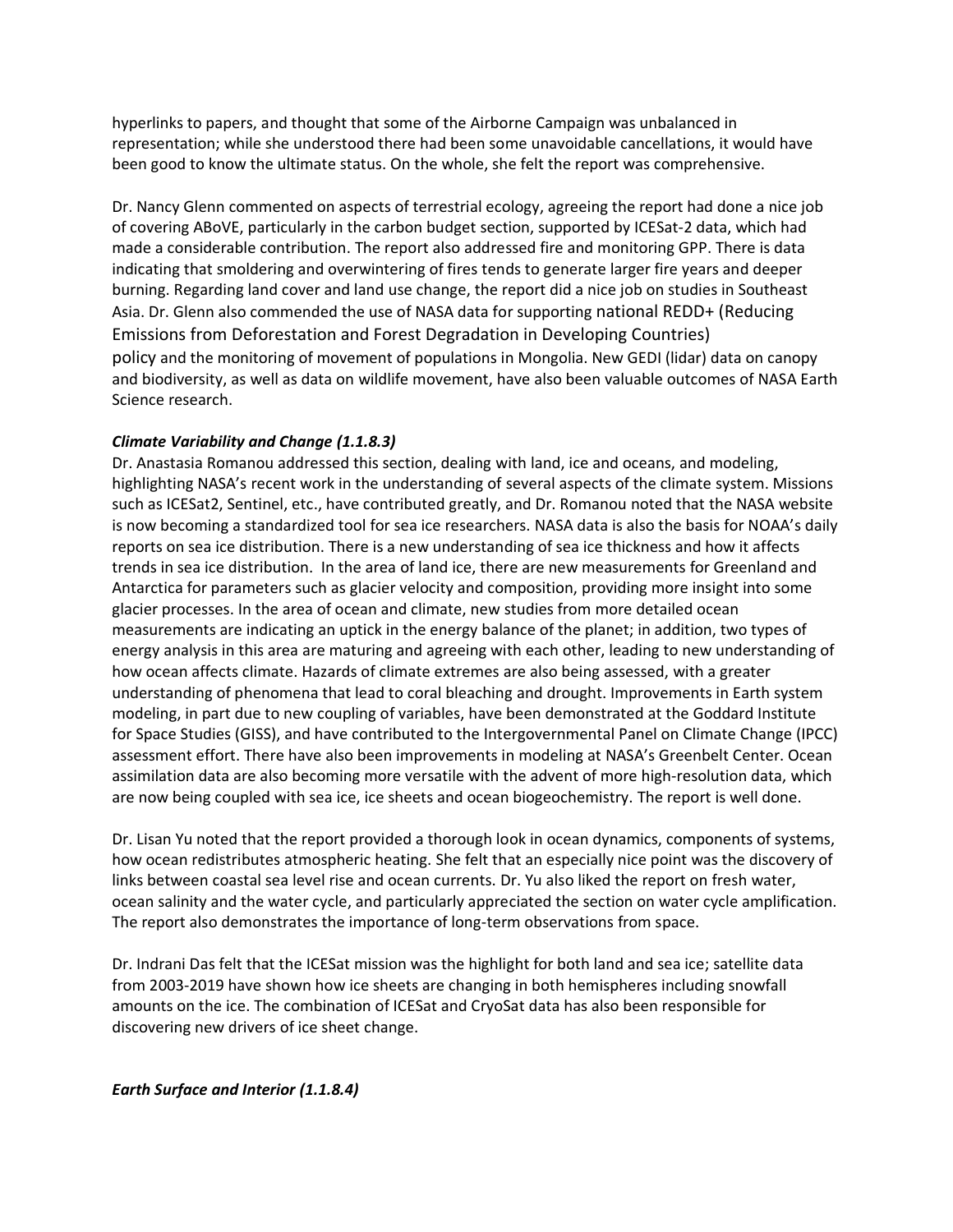Dr. Rowena Lohman commented that the report demonstrated how hydrogeodesy is growing in importance, which in turn allows us to understand other signals once the water signal is eliminated. She noted the report reflected continued research on the effects of anthropogenic influence, and a better understanding of earthquakes and subduction zones, the decadal timescale of earthquake activity, new models on how ridges propagate and evolve, and new understanding of afterslip and aftershock (looking at how stress states evolve). More data on landslides have also proven valuable. Quantifying the effects of loading (removing the effect of tidal loading) allows a look at other signals in aquifers and land ice changes. Dr. Lohman noted improvements in understanding the vertical components of deformation. Preparations for the NASA-ISRO Synthetic Aperture Radar (NISAR) mission, in particular, presage further improvements in monitoring hazards, and also have provided a good opportunity for NASA to work closely with the Indian Space Research Organization (ISRO). The report also showed the results of NASA's impressive effort in geodetic imaging, including a lot of work done with UAVSAR in the rocky mountains and space-based geodesy which takes a lot of international collaboration, instrument calibration and validation, and reprocessing campaigns to help standardize data.

Dr. Robert Wright commented briefly, emphasizing the benefits of having long time-series data from multiple sensors that detect crustal movement. The volcano paper in particular highlighted that we now have a rich archive of data, enabling a real change in the amount of information that can be extracted. The NISAR effort has been very well staged. Spectroscopy has taken a back seat in previous GPRAMA reports, so it was nice to see this arise again. Dr. Wright had a minor issue with a paragraph on geodetic imaging, requesting that it be moved to a different section (hardware).

# *Water and Energy Cycle (1.1.8.5)*

Dr. Venkataraman Lakshmi commented that the section reflected the importance of new observations, that will provide new data on the connection between Earth and the near-Earth atmosphere. New data are coming for the Surface Water and Ocean Topography (SWOT) and NISAR missions. Missions such as Global Precipitation Measurement (GPM), Moderate Resolution Imaging Spectroradiometer (MODIS), etc., will connect very nicely with SWOT and NISAR to help understand High Mountain Asia (including the Himalayas), often considered the "third pole." High Mountain Asia is the main source of water for a very large population, thus trying to do an accurate estimation of snowfall, and hence expected water supply, will be valuable. There is a big program coming up that will be able to (remotely) measure the elevation of water, which will help to supplement the lack of local stream and river gauges. This also connects nicely to the energy and water cycle. The well-written section on soil moisture emphasized the making of connections between ground water measurements and measurements of confined aquifers. New water color data has been helpful in improving evaluation of water quality.

Dr. Tucker added that the results on wildlife migration and snow patterns were also interesting.

Dr. Jasmeet Judge commented that it would be nice to tie soil moisture with the Cyclone Global Navigation Satellite System (CYGNSS) in this section; it is mentioned on p. 64, and maybe should be linked. Dr. Das agreed.

Dr. Yu asked if there were any discussion of activities related to the energy cycle. Dr. Tsaoussi noted that the format of the report is more tied to program funding lines, and thus the energy cycle is reported in other focus areas. Dr. Judge said she saw energy cycle data reflected in areas that deal with albedo, snow melt, etc.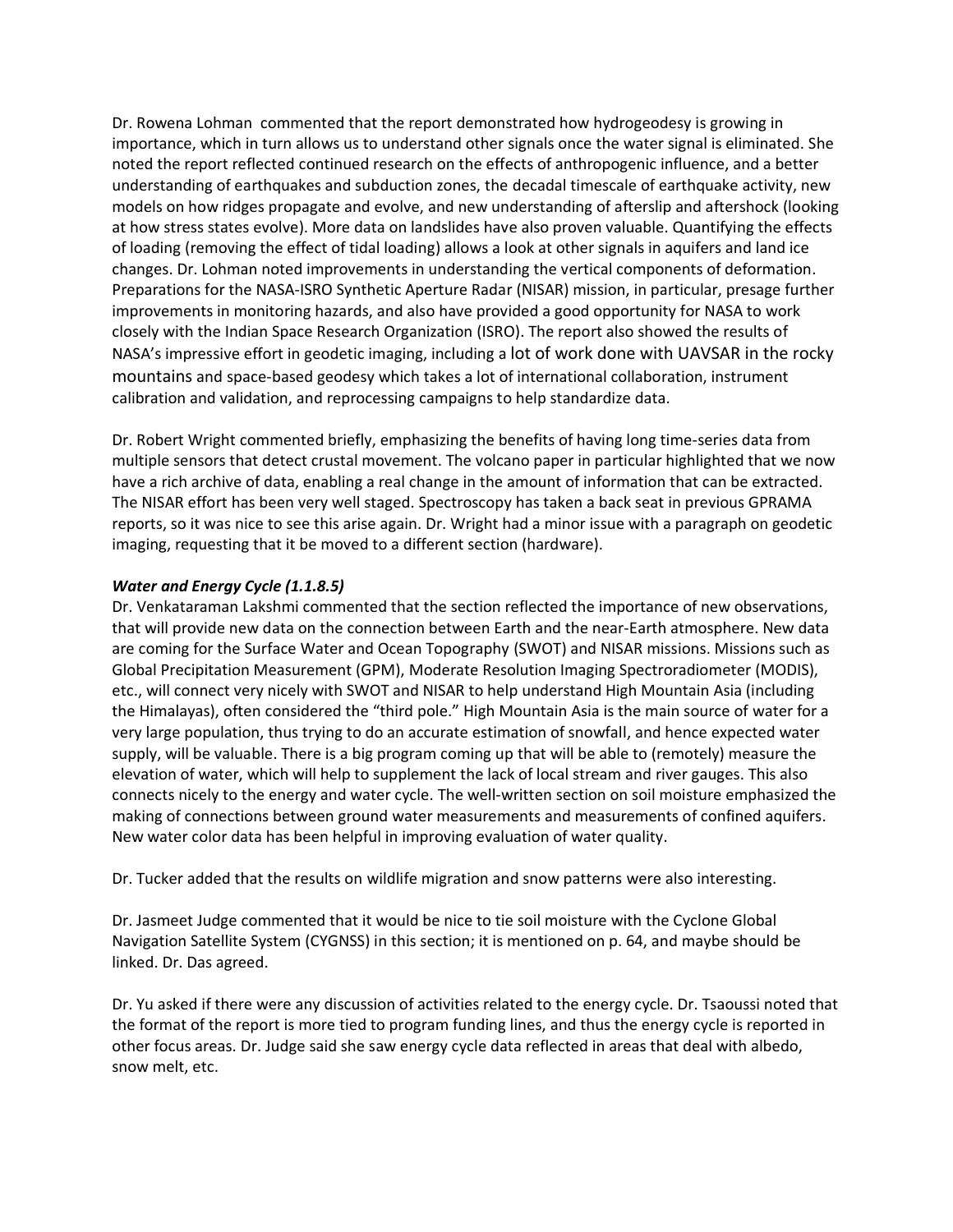# *Weather and Atmospheric Dynamics (1.1.8.6)*

Dr. Belay Demoz discussed this section, noting that the report covered subjects very well, was very comprehensive, and addressed the importance of long-term data collection for data products. There was good reporting on the importance of the Global Ecosystem Dynamics Investigation (GEDI) and GPM. He felt the section was a little thin on the convective side, but that there was good work on clear sky radiance.

Dr. Tucker added that it was nice to see the culmination of gathering long-term data series (e.g., infrared and sounding data), as the community is gaining a better understanding of the observations. There is now an 18-year record of radiances, and also a lot of work on precipitation (TRMM, GPM and GPM constellation), that is helping to characterize how precipitation ties into how tropical cyclones develop or fail to develop. She also cited the inclusion of GMI (GPM Microwave Imager) for retrieving rainfall rates and observing surface emissivity. She thought this report was well done and thorough.

An ESAC member noted that there was a story on climate in the New York Times of 4 November, regarding CO2 monitoring by NASA during COVID. Dr. Plale asked for more information on NASA's Open Source Science Initiative (OSSI), and asked where in the report it might be appropriate to call such examples. Dr. Tucker said she would like to get feedback on this subject in future meetings.

Dr. Tucker reviewed the meaning of the GPRAMA grades (Green, Yellow, and Red), which are to reflect ESAC's evaluation of the year's science outcomes, measured against goals.

*\*\*ESAC concluded the discussion of Goal 1.1.8. Dr. Tucker proposed a Green grade for this section. There was unanimous agreement.*

**Annual Performance Goal 1.1.9: NASA shall demonstrate progress in enhancing understanding of the interacting processes that control the behavior of the Earth system, and in utilizing the enhanced knowledge to improve predictive capability.**

Dr. Tucker encouraged a briefer discussion of the next goal's subsections, citing much overlapping content with the previous goal that had been addressed in comprehensive detail.

## *Atmospheric Composition (1.1.9.1)*

Dr. Henze briefly commented on the great work on aerosols, etc., adding that remote sensing has been detecting behavior that has been seen in models for some time. He also commended NASA's efforts in LIDAR, wildfires in Australia, transient air quality (AQ) changes and their health impacts, carbon cycle data, and stratospheric composition data. Overall, a well-done subsection.

## *Carbon Cycle and Ecosystems (1.1.9.2)*

Dr. Glenn offered similar comments as in Goal 1.1.8, adding that there are now deeper observations with respect to methane emissions, as well as previously mentioned GPP.

Dr. Mouw cited better understanding of key biological processing in improving models. Dr. Hutyra felt that contributions from the Orbiting Carbon Observatory (OCO) and OCO-2 were missing in this section, but presented in section 1.1.9.1.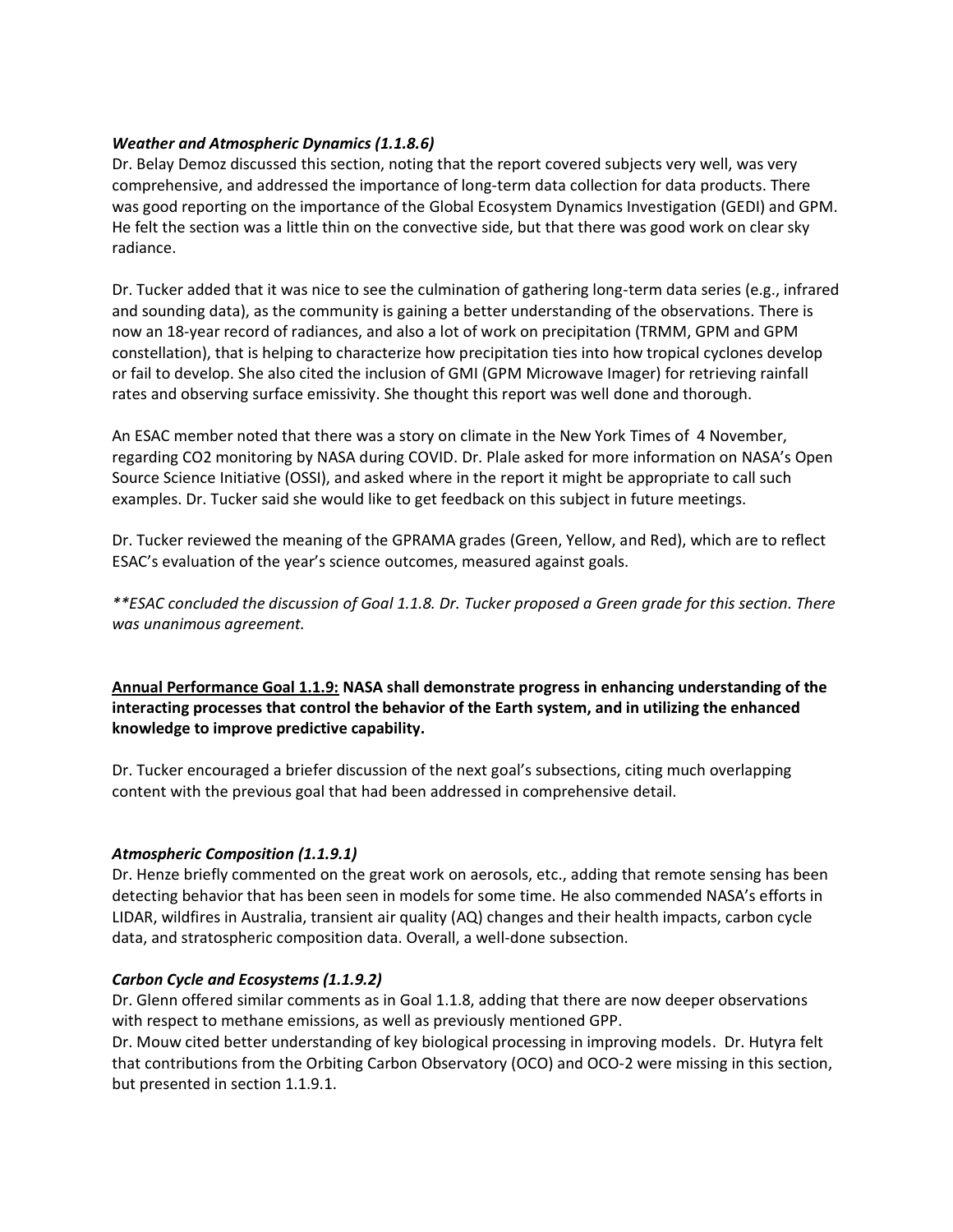## *Climate Variability and Change (1.1.9.3)*

Dr. Romanou felt this section was well laid out, covering better understanding of sea ice balance, and also of the timing of melt onset as a predictor of sea ice throughout year. There was also good research on land ice, the retreat of Greenland glaciers, and observations and interpretations of increased snowfall in the West Antarctic region, as well as some seminal work in ocean modeling; there is some work in connecting predictions of sea level rise with tides. In the modeling section, there was good work on the atmospheric river, tropical cyclones, and droughts. There have also been advances in cryospheric understanding. Missing, however, is information on carbon cycle modeling at NASA GISS; Dr. Romanou said she would send relevant papers to ESAC.

Dr. Das commented on highlights in land ice studies, illustrating how high-resolution bathymetry sensors for glaciers are proving to be important. There were also interesting observations about the effects of snowfall accumulation in a warming climate.

Dr. Yu added some comments on ocean components and societal benefits; it appears that more people are using NASA products, and it is good to see movement of more NASA data to the Cloud. She also commended efforts in predictions for tides, storms, and sea level rise.

Dr. Plale amplified on Dr. Yu's comments, noting that a valuable tool, developed by the sea level change team, has been made publicly accessible.

# *Earth Surface and Interior (1.1.9.4)*

Dr. Wright noted that the historic NASA archive, now going back 20 years, will help prediction science; while the likelihood of an event in a given year, the measurements and modeling are helping us understanding which changes are significant drivers for events. Change in earthquake potentials can be measured by data on crustal thicknesses, as well as understanding of magma chambers.

Dr. Lohman appreciated the interconnection of the research areas, including how soil moisture state is tied to likelihood of landside onset, and commented that system-level studies, and more engagement with legal and technological issues, such as the use of UAVs, will be able to help users in the future.

## *Water Cycle (1.1.9.5)*

Dr. Lakshmi offered some comments on the improved understanding of extreme weather derived from hydrological models; also better understanding of water availability, water quality and salinity, with ties to MODIS sensors.

## *Weather and Atmospheric Dynamics (1.1.9.6)*

Dr. Demoz highlighted the importance of JEDI (Joint Effort for Data assimilation Integration) data assimilation efforts, and prediction improvements tied to CYGNSS, microwave and active sensor data, including GPM, in applications to urban hydrology, malaria outbreaks, monitoring of storm intensification, and lightning related to volcanic eruptions.

Dr. Tucker also noted the importance of the Joint Center for Satellite Data Assimilation (JCSDA), and that JEDI will be an important tool for data assimilation for a number of satellite systems into forecast models. She also cited the research in observations of lightning and its ties to other weather phenomena including mesoscale convective systems, and snowfall.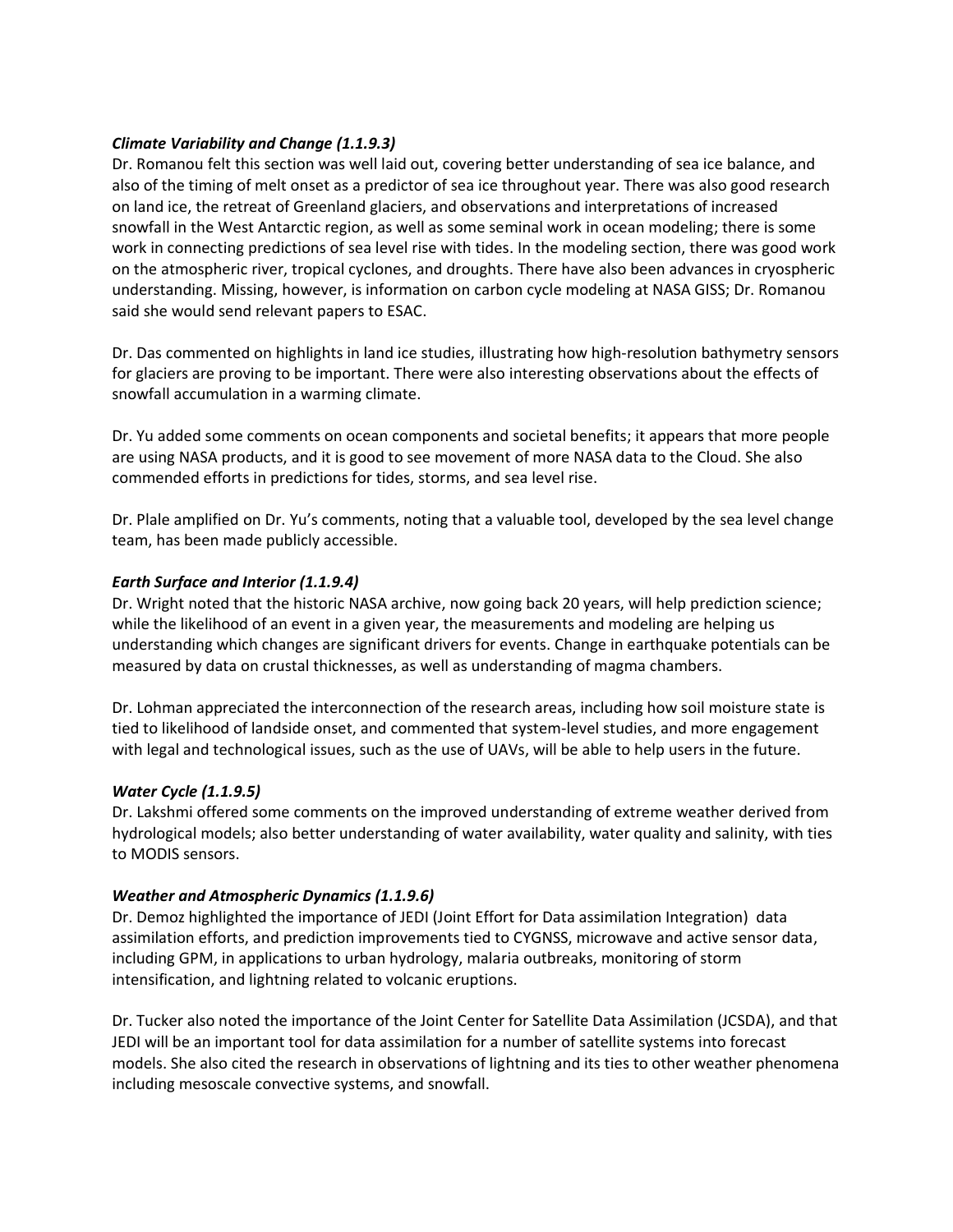Dr. Jennifer Logan alluded to an omission on a previous section (1.1.8), in the carbon cycle area, a comment noted by Dr. Tsaoussi.

*\*\*ESAC concluded the discussion of Goal 1.1.9. Dr. Tucker proposed a Green grade for this section. There was unanimous agreement.*

Dr. Tsaoussi noted 100% attendance of the committee, and that it was a good first meeting of the newly reconstituted committee. She said she would be working with ESD to put together a full meeting. Dr. Jack Kaye thanked everyone for participating. Dr. Tsaoussi adjourned the meeting at 2:50 p.m.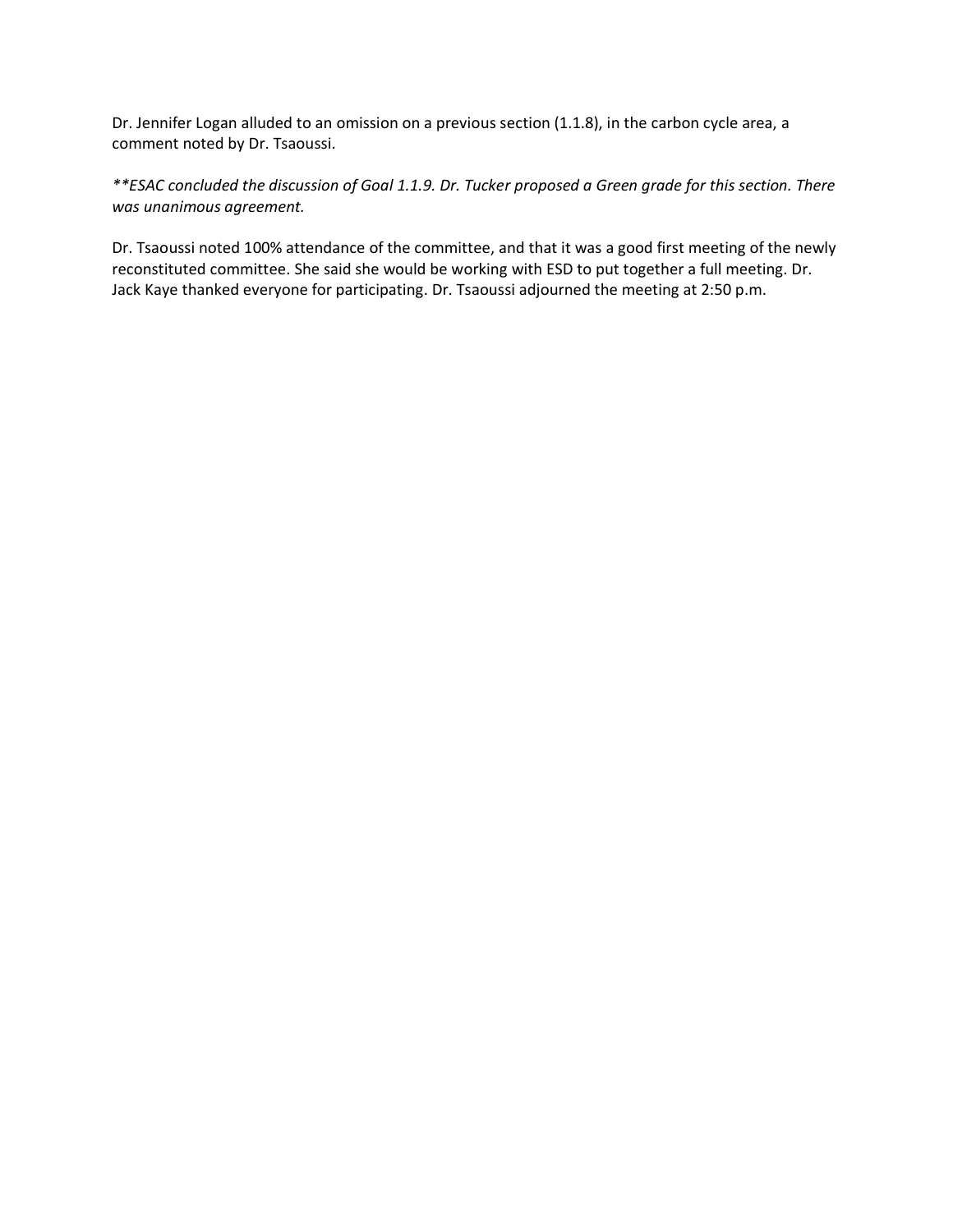## **APPENDIX A ATTENDEES**

Earth Science Advisory Committee Members **Sara Tucker, ESAC Chair, Ball Aerospace** Indrani Das, Lamont-Doherty Earth Observatory (LDEO) Belay Demoz, JCET, University of Maryland, Baltimore Campus Nancy Glenn, Boise State University Daven Henze, University of Colorado Lucy Hutyra, Boston University Jasmeet Judge, University of Florida Venkataraman Lakshmi, University of Virginia Jennifer Logan, Northrop Grumman Aerospace Systems Rowena Lohman, Cornell University Colleen Mouw, University of Rhode Island Beth Plale, Indiana University Anastasia Romanou, Columbia University Robert Wright, University of Hawaii Lisan Yu, Woods Hole Oceanographic Institution **Lucia Tsaoussi, Executive Secretary, NASA Headquarters**

#### NASA Attendees

Eboni Whitfield-Miles Bryan Johnson Henry Selkirk Jared Entin Benjamin Phillips Laura Lorenzoni David Considine Jack Kaye Gerald Bawden Jennifer Kearns

#### Non-NASA Attendees

Joan Zimmermann, Tom and Jerry, Inc. Karmann Riter, RTI International Jan Joris Brügmann, ESA Brittany Webster, AGU Richard Rogers, Stellar Solutions John Kerekes, IEEE Christine Joseph John Bergstresser